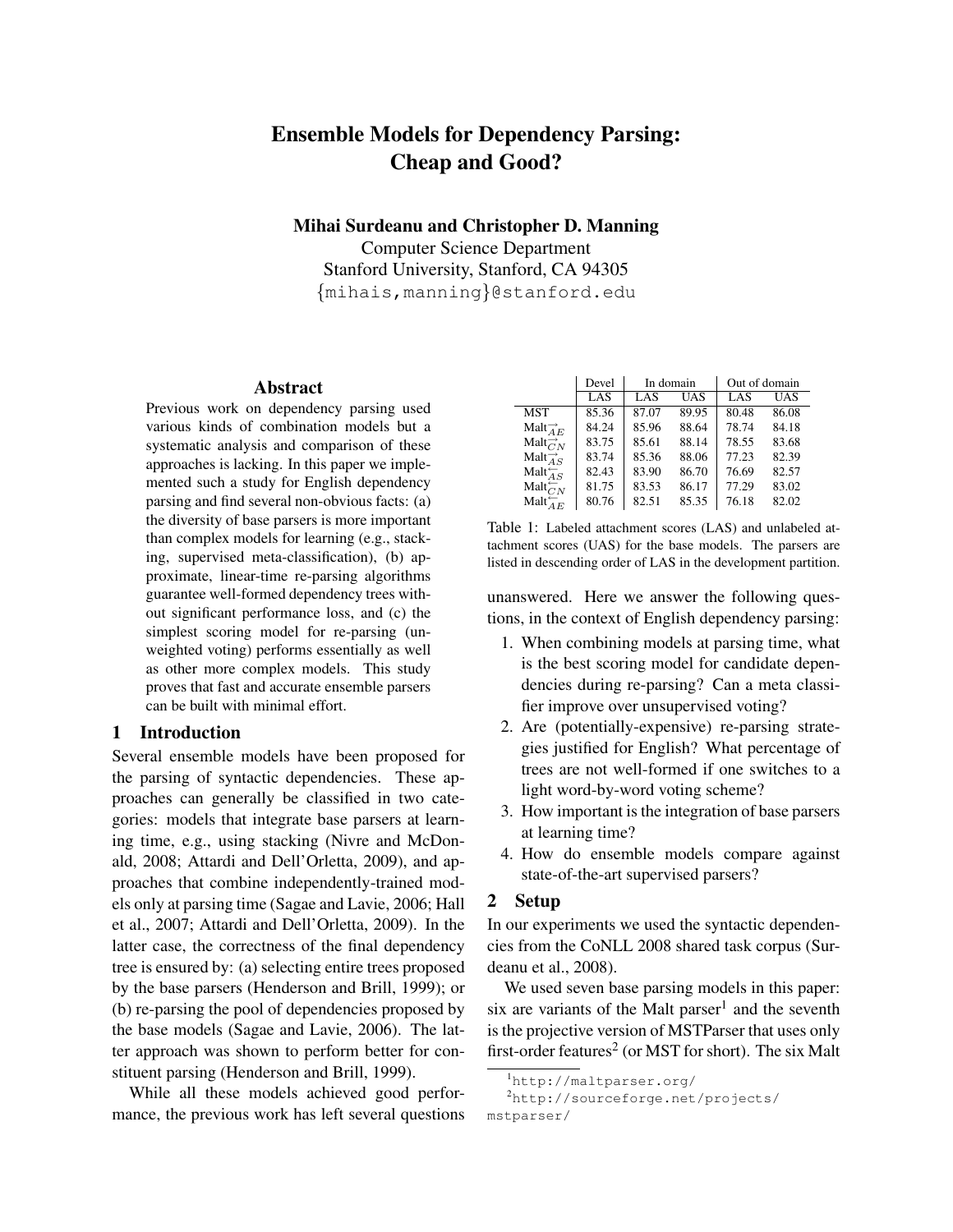|              |       | Unweighted |       | Weighted by     |       | Weighted by         |       | Weighted by       |       | Weighted by     |
|--------------|-------|------------|-------|-----------------|-------|---------------------|-------|-------------------|-------|-----------------|
|              |       |            |       | POS of modifier |       | label of dependency |       | dependency length |       | sentence length |
| # of parsers | LAS   | UAS        | LAS   | UAS             | LAS   | UAS                 | LAS   | UAS               | LAS   | UAS             |
| 3            | 86.03 | 89.44      | 86.02 | 89.43           | 85.53 | 88.97               | 85.85 | 89.23             | 86.03 | 89.45           |
| 4            | 86.79 | 90.14      | 86.68 | 90.07           | 86.38 | 89.78               | 86.46 | 89.79             | 86.84 | 90.18           |
| 5            | 86.98 | 90.33      | 86.95 | 90.30           | 86.60 | 90.06               | 86.87 | 90.22             | 86.86 | 90.22           |
| 6            | 87.14 | 90.51      | 87.17 | 90.50           | 86.74 | 90.22               | 86.91 | 90.23             | 87.04 | 90.37           |
|              | 86.81 | 90.21      | 86.82 | 90.21           | 86.50 | 90.01               | 86.71 | 90.08             | 86.80 | 90.19           |

Table 2: Scores of unsupervised combination models using different voting strategies. The combined trees are assembled using a word-by-word voting scheme.

parser variants are built by varying the parsing algorithm (we used three parsing models: Nivre's arceager (AE), Nivre's arc-standard (AS), and Covington's non-projective model (CN)), and the parsing direction (left to right  $(\rightarrow)$  or right to left  $(\leftarrow)$ ), similar to (Hall et al., 2007). The parameters of the Malt models were set to the values reported in (Hall et al., 2007). The MST parser was used with the default configuration. Table 1 shows the performance of these models in the development and test partitions.

## 3 Experiments

#### 3.1 On scoring models for parser combination

The most common approach for combining independently-trained models at parsing time is to assign each candidate dependency a score based on the number of votes it received from the base parsers. Considering that parsers specialize in different phenomena, these votes can be weighted by different criteria. To understand the importance of such weighting strategies we compare several voting approaches in Table 2: in the "unweighted" strategy all votes have the same weight; in all other strategies each vote is assigned a value equal to the accuracy of the given parser in the particular instance of the context considered, e.g., in the "weighted by POS of modifier" model we use the accuracies of the base models for each possible part-of-speech (POS) tag of a modifier token. In the table we show results as more base parsers are added to the ensemble (we add parsers in the order given by Table 1). The results in Table 2 indicate that weighting strategies do not have an important contribution to overall performance. The only approach that outperforms the LAS score of the unweighted voting model is the model that weighs parsers by their accuracy for a given modifier POS tag, but the improvement is marginal. On the other

|                                 | POS(m) | $POS(m)\times POS(h)$ | length(s) |
|---------------------------------|--------|-----------------------|-----------|
| <b>MST</b>                      | 38     | 56                    | 26        |
| Malt $\overrightarrow{A_E}$     |        | 6                     |           |
| Malt $\overrightarrow{C}_N$     |        | 14                    |           |
| Malt $\overrightarrow{As}$      |        | 61                    |           |
| Malt $\overleftarrow{As}$       |        | 0                     |           |
| $\text{Malt}_{CN}^{\leftarrow}$ |        | 9                     |           |
| Malt $\overleftarrow{A_E}$      |        |                       |           |

Table 3: Total number of minority dependencies with precision larger than 50%, for different base parsers and most representative features ( $m$  - modifier,  $h$  - head,  $s$  - sentence). These are counts of tokens, computed in the development corpus of 33,368 dependencies.

hand, the number of base parsers in the ensemble pool is crucial: performance generally continues to improve as more base parsers are considered. The best ensemble uses 6 out of the 7 base parsers.<sup>3</sup>

It is often argued that the best way to re-score candidate dependencies is not through voting but rather through a meta-classifier that selects candidate dependencies based on their likelihood of belonging to the correct tree. Unlike voting, a metaclassifier can combine evidence from multiple contexts (such as the ones listed in Table 2). However, in our experiments such a meta-classifier $4$  did not offer any gains over the much simpler unweighted voting strategy. We explain these results as follows: the meta-classifier can potentially help only when it proposes dependencies that disagree with the majority vote. We call such dependencies *minority dependencies*. <sup>5</sup> For a given parser and context instance (e.g., a modifier POS), we define precision of minority dependencies as the ratio of minority dependencies in this group that are correct. Obviously, a

 $3$ We drew similar conclusions when we replaced voting with the re-parsing algorithms from the next sub-section.

<sup>&</sup>lt;sup>4</sup>We implemented a L2-regularized logistic regression classifier using as features: identifiers of the base models, POS tags of head and modifier, labels of dependencies, length of dependencies, length of sentence, and combinations of the above.

<sup>5</sup> (Henderson and Brill, 1999) used a similar framework in the context of constituent parsing and only three base parsers.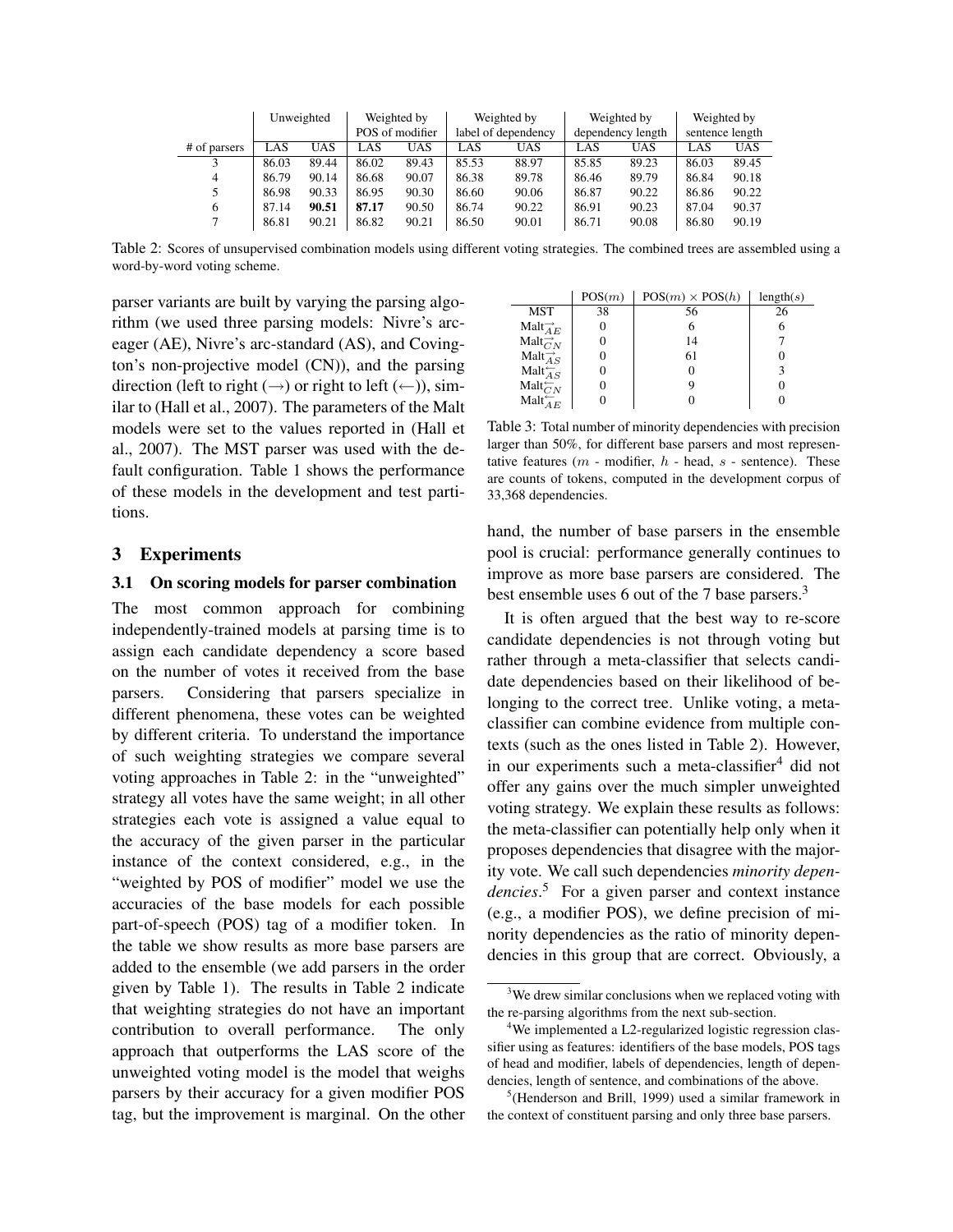group of minority dependencies provides beneficial signal only if its precision is larger than 50%. Table 3 lists the total number of minority dependencies in groups with precision larger than 50% for all our base parsers and the most representative features. The table shows that the number of minority dependencies with useful signal is extremely low. All in all, it accounts for less than 0.7% of all dependencies in the development corpus.

#### 3.2 On re-parsing algorithms

To guarantee that the resulting dependency tree is well-formed, most previous work used the dynamic programming algorithm of Eisner (1996) for reparsing (Sagae and Lavie, 2006; Hall et al., 2007).<sup>6</sup> However, it is not clear that this step is necessary. In other words, how many sentences are not wellformed if one uses a simple word-by-word voting scheme? To answer this, we analyzed the output of our best word-by-word voting scheme (six base parsers weighted by the POS of the modifier). The results for both in-domain and out-of-domain testing corpora are listed in Table 4. The table shows that the percentage of badly-formed trees is relatively large: almost 10% out of domain. This indicates that the focus on algorithms that guarantee well-formed trees is justified.

However, it is not clear how the Eisner algorithm, which has runtime complexity of  $O(n^3)$  (*n* – number of tokens per sentence), compares against approximate re-parsing algorithms that have lower runtime complexity. One such algorithm was proposed by Attardi and Dell'Orletta (2009). The algorithm, which has a runtime complexity of  $O(n)$ , builds dependency trees using a greedy top-down strategy, i.e., it starts by selecting the highest-scoring root node, then the highest-scoring children, etc. We compare these algorithms against the word-by-word voting scheme in Table  $5<sup>7</sup>$ . The results show that both algorithms pay a small penalty for guaranteeing well-formed trees. This performance drop is statistically significant out of domain. On the other hand, the difference between the Eisner and Attardi algorithms is not statistically significant out of domain.

|                | In domain | Out of domain |
|----------------|-----------|---------------|
| Zero roots     | 0.83%     | 0.70%         |
| Multiple roots | 3.37%     | 6.11%         |
| Cycles         | 4.29%     | 4.23%         |
| Total          | 7.46%     | 9.64%         |

Table 4: Percentage of badly-formed dependency trees when base parsers are combined using a word-by-word voting scheme. The different error classes do not sum up to the listed total because the errors are not mutually exclusive.

|              |        | In domain | Out of domain |          |  |
|--------------|--------|-----------|---------------|----------|--|
|              | LAS    | UAS       | LAS           | UAS      |  |
| Word by word | 88.89  | 91.52     | $82.13*$      | $87.51*$ |  |
| Eisner       | 88.83* | 91.47*    | 81.99         | 87.32    |  |
| Attardi      | 88.70  | 91.34     | 81.82         | 87.29    |  |

Table 5: Scores of different combination schemes. <sup>∗</sup> indicates that a model is significantly different than the next lower ranked model.

This experiment proves that approximate re-parsing algorithms are a better choice for practical purposes, i.e., ensemble parsing in domains different from the training material of the base models.

# 3.3 On parser integration at learning time

Recent work has shown that the combination of base parsers at learning time, e.g., through stacking, yields considerable benefits (Nivre and McDonald, 2008; Attardi and Dell'Orletta, 2009). However, it is unclear how these approaches compare against the simpler ensemble models, which combine parsers only at runtime. To enable such a comparison, we reimplemented the best stacking model from (Nivre and McDonald,  $2008$ ) – MST<sub>Malt</sub> – which trains a variant of the MSTParser that uses additional features extracted from the output of a Malt parser.

In Table 6, we compare this stacking approach against four variants of our ensemble models. The superscript in the ensemble name indicates the runtime complexity of the model  $(O(n^3)$  or  $O(n)$ ). The cubic-time models use all base parsers from Table 1 and the Eisner algorithm for re-parsing. The lineartime models use only Malt-based parsers and the Attardi algorithm for re-parsing. The subscript in the model names indicates the percentage of available base parsers used, e.g., ensemble $_{50\%}^3$  uses only the first three parsers from Table 1. These results show that  $MST_{Malt}$  is statistically equivalent to an ensemble that uses MST and two Malt variants, and both our ensemble $100\%$  models are significantly better than  $MST_{Malt}$ . While this comparison is somewhat unfair ( $MST_{Malt}$  uses two base models, whereas our ensemble models use at least three) it

 $6$ We focus on projective parsing algorithms because 99.6% of dependencies in our data are projective (Surdeanu et al., 2008).

<sup>&</sup>lt;sup>7</sup>Statistical significance was performed using Dan Bikel randomized parsing evaluation comparator at 95% confidence.